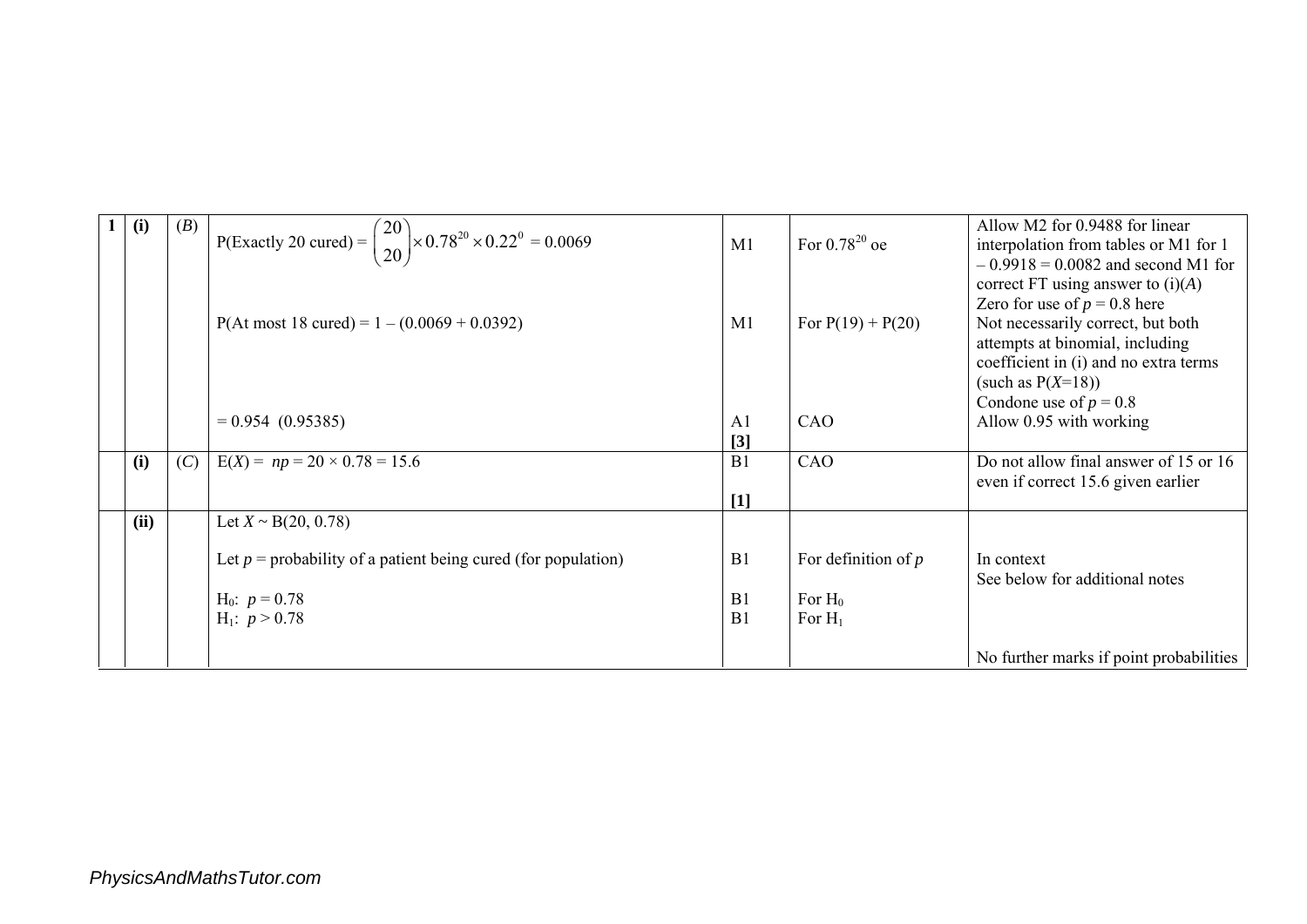|  | $P(X \ge 19) = 0.0392 + 0.0069$<br>$= 0.0461$                                                                                                           | B1<br>$B1*$              | For <b>NOTATION</b> $P(X)$<br>$\geq$ 19)<br>or $P(X > 18)$<br>or $1 - P(X \le 18)$<br>or $1 - P(X < 19)$<br>CAO For 0.0461 allow<br>0.0462 | used<br>Notation $P(X = 19)$ scores B0.<br>If they have the correct $P(X \ge 19)$<br>then give B1 and ignore any further<br>incorrect notation.                                                                                                                                                                                                                                                                                                                                                                                                                              |
|--|---------------------------------------------------------------------------------------------------------------------------------------------------------|--------------------------|--------------------------------------------------------------------------------------------------------------------------------------------|------------------------------------------------------------------------------------------------------------------------------------------------------------------------------------------------------------------------------------------------------------------------------------------------------------------------------------------------------------------------------------------------------------------------------------------------------------------------------------------------------------------------------------------------------------------------------|
|  | $0.0461 > 1\%$<br>So not significant.<br>Conclude that there is not enough evidence to suggest that the new drug<br>is more effective than the old one. | $M1*$<br>dep<br>A1<br>E1 | For comparison with<br>$1\%$                                                                                                               | FT answer to (i)B for following three<br>marks provided based on $1 - (P(19) +$<br>P(20)<br>Dep on sensible attempt at $P(X \ge 19)$<br>Allow 'accept $H_0$ ' or 'reject $H_1$ '<br>Must include 'insufficient evidence'<br>or something similar such as 'to<br>suggest that' ie an element of doubt<br>either in the A or E mark. Must be in<br>context to gain E1 mark.<br>Do NOT allow 'sufficient evidence to<br>suggest proportion cured is 0.78' or<br>similar<br>99% method:<br>$P(X \le 18) = 0.9539$ B1B1* CAO<br>$0.9539 < 99\% \text{ M1*}$ then as per<br>scheme |
|  | ALTERNATIVE METHOD FOR FINAL 5 MARKS<br>$P(X \ge 19) = 0.0461 > 1\%$                                                                                    | [8]<br>B1                | If combination of<br>methods used, mark<br>both and give higher<br>mark.<br>For either probability                                         | No further marks if point probabilities<br>used<br>Do not insist on correct notation as<br>candidates have to work out two<br>probabilities for full marks.                                                                                                                                                                                                                                                                                                                                                                                                                  |

*PhysicsAndMathsTutor.com*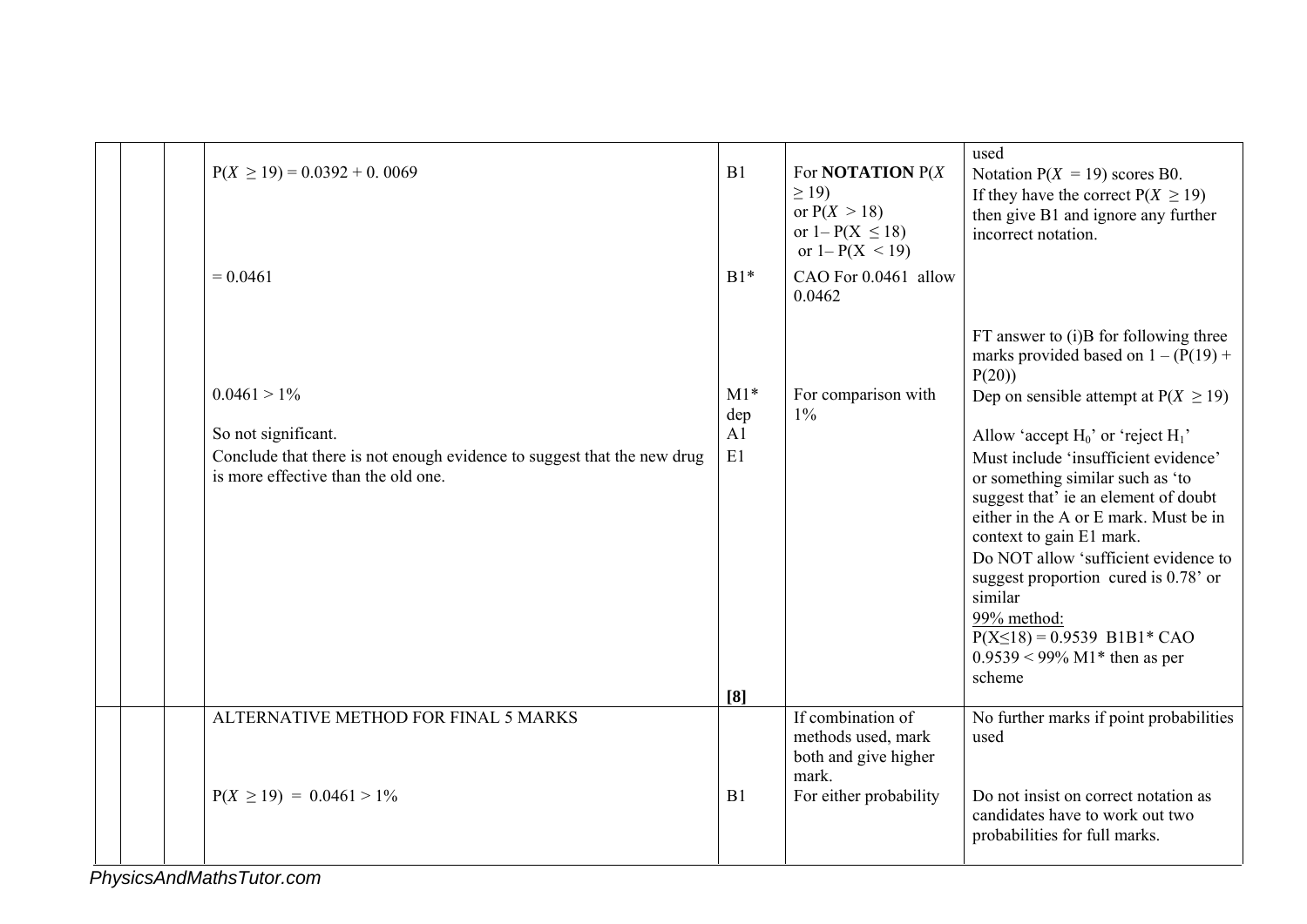| <b>Question</b> | <b>Answer</b>                                                                                                                                                                                                        | <b>Marks</b> |                                             | <b>Guidance</b>                                                                                                                                                              |
|-----------------|----------------------------------------------------------------------------------------------------------------------------------------------------------------------------------------------------------------------|--------------|---------------------------------------------|------------------------------------------------------------------------------------------------------------------------------------------------------------------------------|
|                 | $P(X \ge 20) = 0.0069 \le 1\%$                                                                                                                                                                                       | M1           | For at least one<br>comparison with 1%      | Allow comparison in form of<br>statement 'critical region at 1% level<br>$is \dots$                                                                                          |
|                 | So critical region is $\{20\}$                                                                                                                                                                                       | $B1*$        | CAO dep on the two<br>correct probabilities | No marks if CR not justified<br>Condone $X \ge 20$ , $X = 20$ , oe but not<br>$P(X \ge 20)$ , etc                                                                            |
|                 | $(19 \text{ not in CR so})$ not significant.                                                                                                                                                                         | $A1*$<br>dep | Dep on correct CR                           | Allow 'accept $H_0$ ' or 'reject $H_1$ '                                                                                                                                     |
|                 | Conclude that there is not enough evidence to suggest that the new drug                                                                                                                                              | $E1*$        | Ignore any work on                          |                                                                                                                                                                              |
|                 | is more effective than the old one.                                                                                                                                                                                  | dep          | lower critical region                       |                                                                                                                                                                              |
| (iii)           | With a 5% significance level rather than a 1% level, the null hypothesis<br>would have been rejected.<br>OR:<br>'there would be enough evidence to suggest that the new drug is more<br>effective than the old one.' | $B1*$        | <sub>oe</sub>                               | FT their probability from (ii) but NO<br>marks if point probabilities used<br>There must be a sensible attempt to<br>use $P(X = 19) + P(X = 20)$ or must<br>have correct CR. |
|                 | This is because $0.0461 < 5\%$                                                                                                                                                                                       | $B1*$        | oe                                          | Dep on correct answer of 0.0461                                                                                                                                              |
|                 |                                                                                                                                                                                                                      | dep          |                                             | compared with 5% or 0.9539<br>compared with 95% or correct CR.                                                                                                               |
|                 |                                                                                                                                                                                                                      | $[2]$        |                                             |                                                                                                                                                                              |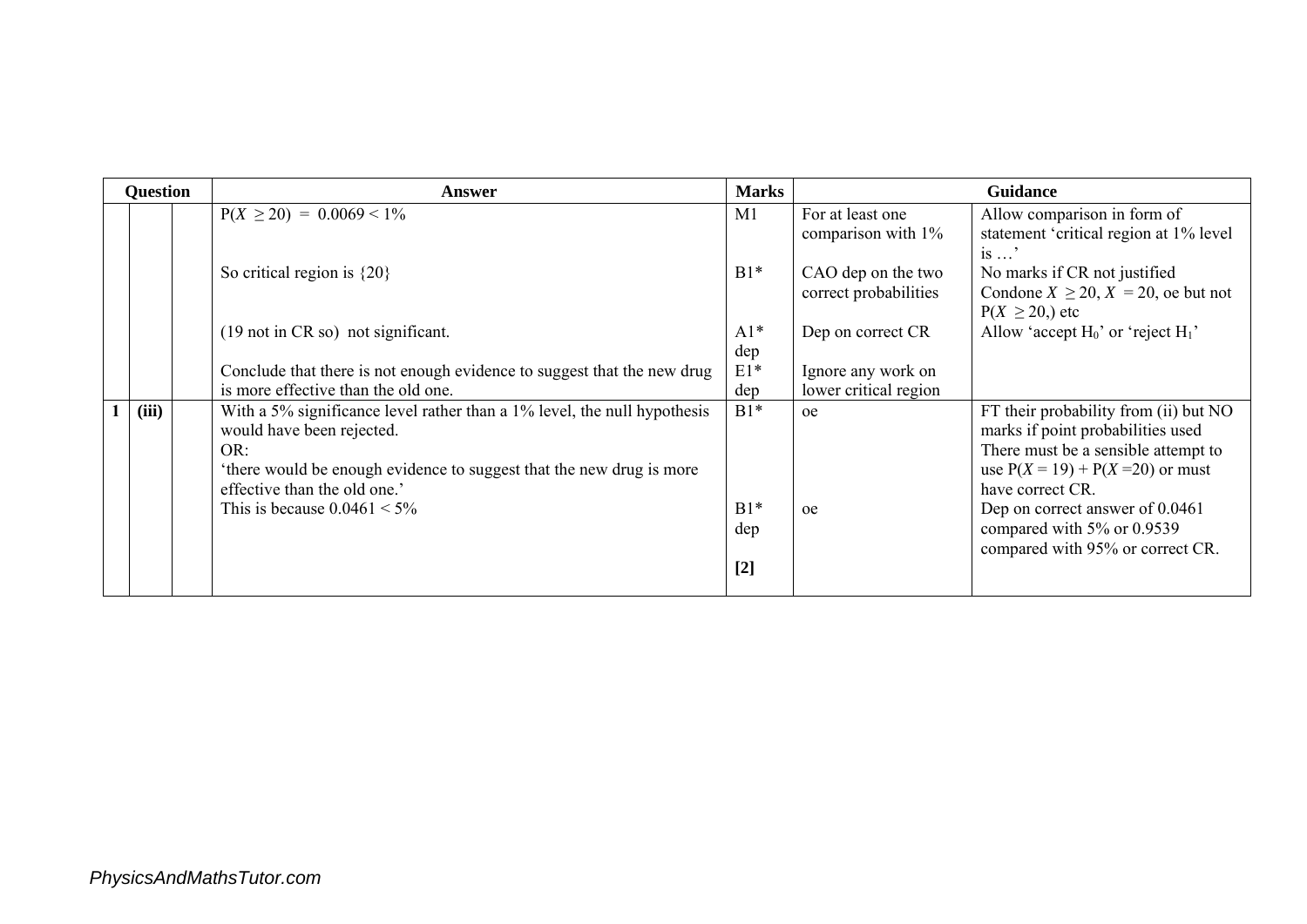|     | (A) | $X \sim B(15, 0.85)$                                                                | M1             | For $0.85^{12} \times 0.15^3$                                                     |  |
|-----|-----|-------------------------------------------------------------------------------------|----------------|-----------------------------------------------------------------------------------|--|
|     |     | P(exactly 12 germinate) = $\binom{15}{12}$ × 0.85 <sup>12</sup> × 0.15 <sup>3</sup> |                | M1 $\left[\text{For } \left(\frac{15}{12}\right) \times p^{12} \times q^3\right]$ |  |
|     |     | $= 0.2184$                                                                          | A <sub>1</sub> | CAO                                                                               |  |
|     |     | <b>OR</b>                                                                           | OR             |                                                                                   |  |
|     |     | from tables: $0.3958 - 0.1773$                                                      | M <sub>2</sub> | For $0.3958 - 0.1773$                                                             |  |
|     |     | $= 0.2185$                                                                          | $\mathbf{A}$ 1 | CAO                                                                               |  |
|     |     |                                                                                     | $[3]$          |                                                                                   |  |
| (i) | (B) | $P(X < 12) = P(X \le 11) = 0.1773$                                                  | M1             | For $P(X \le 11)$ or $P(\le 11)$<br>(With no extras)                              |  |
|     |     |                                                                                     |                | CAO (as final answer)                                                             |  |
|     |     |                                                                                     |                | May see alternative method:                                                       |  |
|     |     |                                                                                     | A <sub>1</sub> | $0.3958 - 0.2185 = 0.1773$                                                        |  |
|     |     |                                                                                     |                | 0.3958 - their wrong answer                                                       |  |
|     |     |                                                                                     |                | to part (i) scores M1A0                                                           |  |
|     |     |                                                                                     | $[2]$          |                                                                                   |  |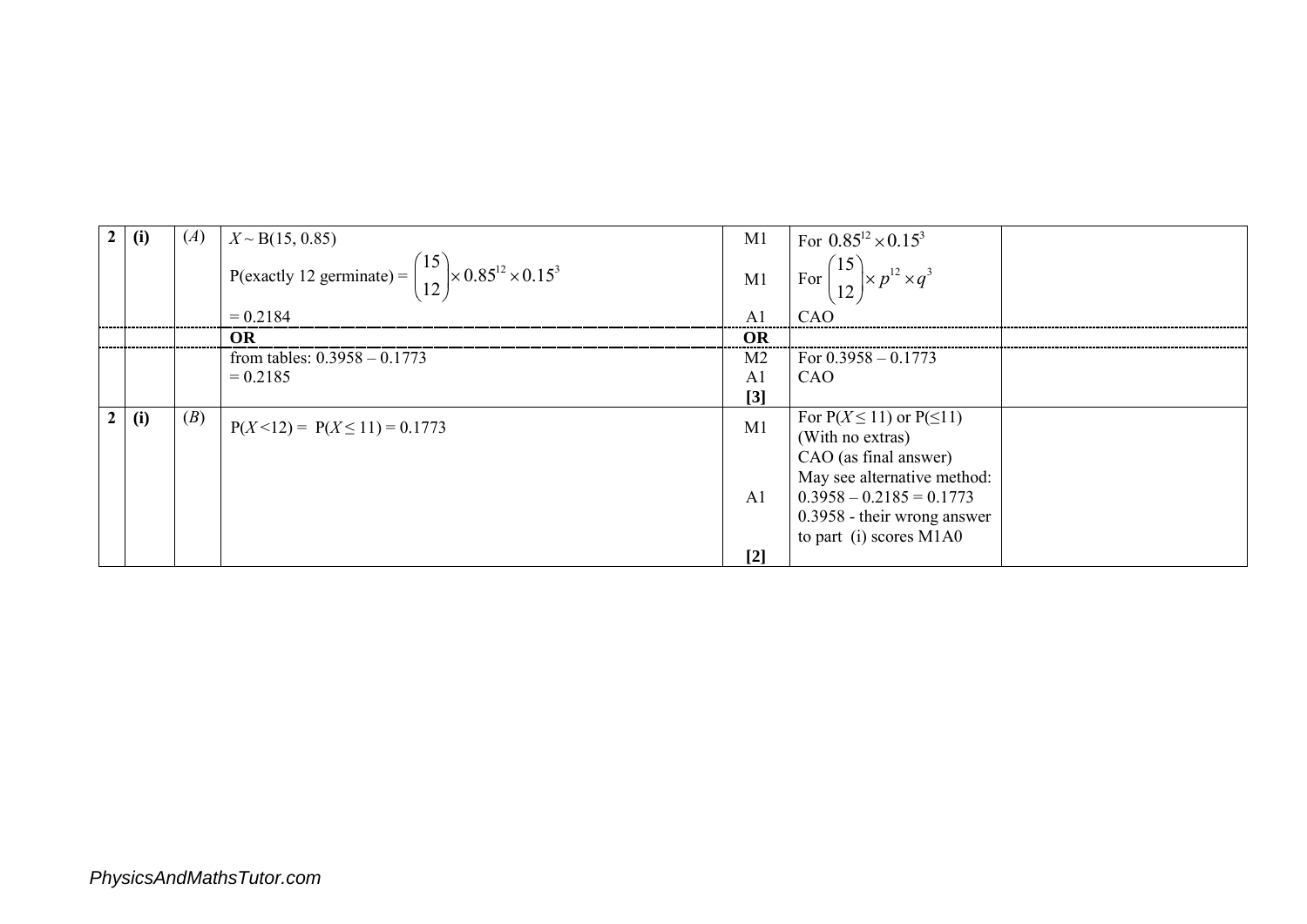|                | <b>Question</b> |   | <b>Answer</b>                                                                                                               | <b>Marks</b>           | <b>Guidance</b>                                                                                       |                                                                                                               |  |
|----------------|-----------------|---|-----------------------------------------------------------------------------------------------------------------------------|------------------------|-------------------------------------------------------------------------------------------------------|---------------------------------------------------------------------------------------------------------------|--|
| $\overline{2}$ | (ii)            |   | Let $p =$ probability of a seed germinating (for the population)                                                            | B1                     | For definition of $p$                                                                                 | See below for additional notes                                                                                |  |
|                |                 |   | $H_0$ : $p = 0.85$                                                                                                          | B1                     | For $H_0$                                                                                             |                                                                                                               |  |
|                |                 |   | $H_1$ : $p < 0.85$                                                                                                          | B1                     | For $H_1$                                                                                             |                                                                                                               |  |
|                |                 |   | $H_1$ has this form because the test is to investigate whether the<br>proportion of seeds which germinate is lower.         | E1                     | Dep on $< 0.85$ used in $H_1$<br>Do not allow just<br>'Germination rate will be<br>lower' or similar. | For use of $0.15$ as P(not<br>germinating), contact team<br>leader<br>E0 for simply stating $H_1$ in<br>words |  |
|                |                 |   |                                                                                                                             | $[4]$                  |                                                                                                       |                                                                                                               |  |
|                | (iii)           |   | Let $X \sim B(20, 0.85)$<br>$P(X \le 13) = 0.0219$                                                                          | $M1*$                  | For probability (provided<br>not as part of finding<br>$P(X = 13)$ ) Ignore notation                  | No further marks if point probs<br>used - $P(X = 13) = 0.0160$<br>DO NOT FT wrong H <sub>1</sub> , but see    |  |
|                |                 |   | $0.0219 > 1\%$                                                                                                              | $M1*$<br>dep           | For comparison                                                                                        | extra notes<br>Allow 'accept $H_0$ ' or 'reject $H_1$ '                                                       |  |
|                |                 |   | So not enough evidence to reject $H_0$ .<br>Not significant.                                                                | $A1^*$                 | For not significant oe                                                                                | Must include 'sufficient<br>evidence' or something similar                                                    |  |
|                |                 |   | Conclude that there is not enough evidence to indicate that the<br>proportion of seeds which have germinated has decreased. | $\mathrm{E1}^*$<br>dep | For conclusion in context<br>Must mention decrease, not<br>just change                                | such as 'to suggest that' ie an<br>element of doubt either in the A<br>or E mark.                             |  |
|                |                 |   | ALTERNATIVE METHOD – follow method above unless some<br>mention of CR seen<br>Critical region method                        |                        |                                                                                                       | No marks if CR not justified<br>Condone $\{0,1,2,,12\}$ , $X \le 12$ ,<br>oe but not $P(X \le 12)$ etc        |  |
|                |                 |   | <b>LOWER TAIL</b><br>$P(X \le 13) = 0.0219 > 1\%$<br>$P(X \le 12) = 0.0059 \le 1\%$                                         | M1                     | For either probability                                                                                | Could get M1A0A1E1 if poor<br>notation for CR                                                                 |  |
|                |                 |   | So critical region is {0,1,2,3,4,5,6,7,8,9,10,11,12}                                                                        | A <sub>1</sub>         | cao dep on at least one<br>correct comparison with 1%                                                 | Do not allow just '13 not in CR'<br>- Must say 'not significant' or                                           |  |
|                |                 |   | 13 not in CR so not significant                                                                                             | $A1^*$                 |                                                                                                       | accept $H_0$ or similar                                                                                       |  |
|                |                 |   | There is insufficient evidence to indicate that the proportion of seeds<br>which have germinated has decreased.             | $E1^*$<br>dep<br>[4]   |                                                                                                       |                                                                                                               |  |
|                |                 | . | $\sim$                                                                                                                      |                        |                                                                                                       |                                                                                                               |  |

*PhysicsAndMathsTutor.com*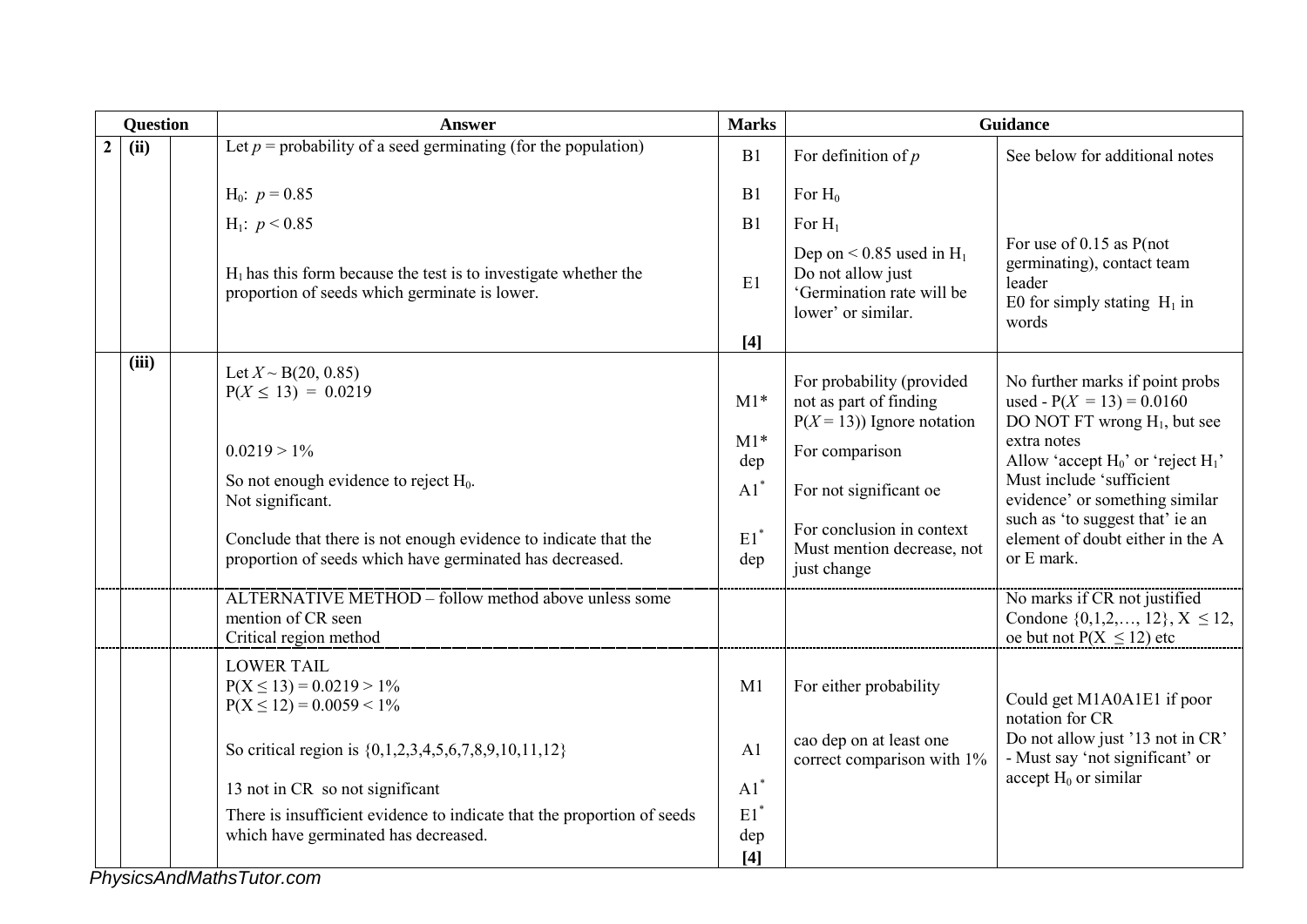|                | <b>Question</b> | <b>Answer</b>                                                                                                           | <b>Marks</b>          |                                                                        | Guidance                                                                                                                                                                                                                                                                            |
|----------------|-----------------|-------------------------------------------------------------------------------------------------------------------------|-----------------------|------------------------------------------------------------------------|-------------------------------------------------------------------------------------------------------------------------------------------------------------------------------------------------------------------------------------------------------------------------------------|
| $\overline{2}$ | (iv)            | 33 < 35<br>So there is sufficient evidence to reject $H_0$                                                              | M1<br>$A1*$           | For comparison                                                         | Allow '33 lies in the CR'<br>Must include 'sufficient<br>evidence' or something similar<br>such as 'to suggest that' ie an<br>element of doubt either in the A<br>or E mark.<br>Do not FT wrong $H_1$ : In part (iv)<br>ignore any interchanged $H_0$ and<br>$H1$ seen in part (ii) |
|                |                 | Conclude that there is enough evidence to indicate that the proportion<br>of seeds which have germinated has decreased. | $E1*$<br>dep<br>$[3]$ | For conclusion in context<br>Must mention decrease, not<br>just change | If use a calculator to find<br>$P(X \le 33) = 0.000661$ and<br>compare with 1% then B2 for<br>$P(X \le 33) = 0.000661 \le 0.01$ so<br>reject $H_0$ then final E1 as per<br>scheme.                                                                                                  |
|                | (v)             | For $n = 3$ , $P(X \le 0) = 0.0034 < 0.01$<br>For $n = 2$ , $P(X \le 0) = 0.0225 > 0.01$                                | M1<br>M1              | For $P(X \le 0) = 0.0034$<br>For $P(X \le 0) = 0.0225$                 | Allow 0.003                                                                                                                                                                                                                                                                         |
|                |                 | So the least value of $n$ for which the critical region is not empty and<br>thus $H_0$ could be rejected is 3.          | A <sub>1</sub>        | CAO                                                                    | Condone just ' $n = 3$ ' for final A<br>mark dep on both M marks<br>If wrong $H_1$ allow max M2A0 if<br>correct probabilities seen.                                                                                                                                                 |
|                |                 | ALTERNATIVE METHOD using logs<br>$0.15^n < 0.01$<br>n > log 0.01 / log 0.15<br>n > 2.427<br>Least $n = 3$               | M1<br>M <sub>1</sub>  |                                                                        |                                                                                                                                                                                                                                                                                     |
|                |                 |                                                                                                                         | A <sub>1</sub><br>[3] |                                                                        |                                                                                                                                                                                                                                                                                     |